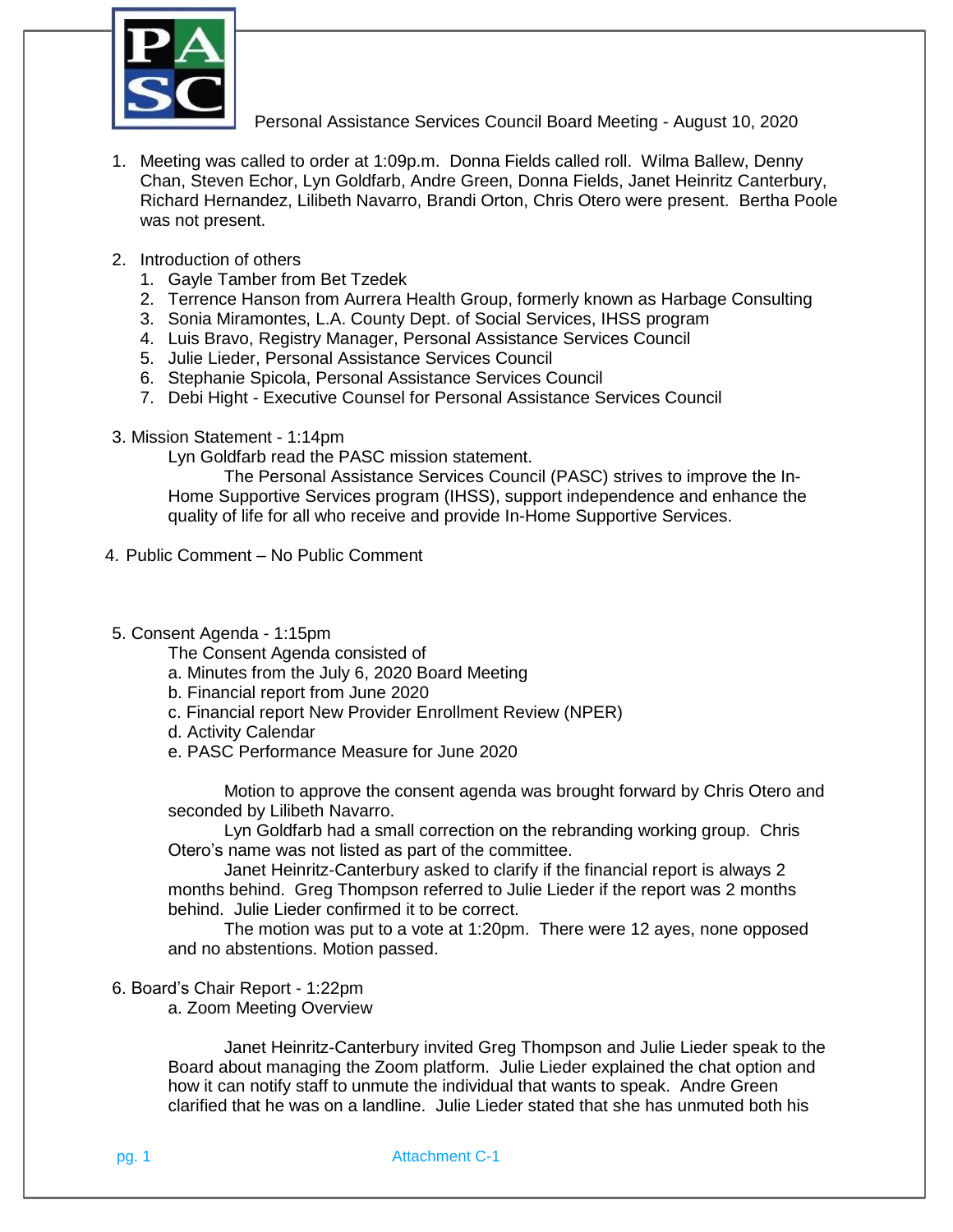and Steven Echor's lines at the end of each section. Janet Heinritz-Canterbury inquired how she could send a private message to one individual. Julie Lieder gave her instructions on opening the chat box and changing the option from everyone to the specific person. Julie Lieder also explained that with some devices the option may be labeled more and have 3 little circles and that would allow the user access to the chat button. Julie Lieder proceeded to ask if everyone could use the chat box and confirmed that everyone did.

## b. General Comments - 1:24pm

Janet Heinritz-Canterbury stated that she did not have many comments. She stated that this is a new way to communicate with each other and it is in the developmental stages. The quality in Board conversations and Board discussions would get better over time and could be very strained conversations. She asked for everyone to be patient.

#### c. PASC Proposed Board Goals 1:27pm

Janet Heinritz-Canterbury reminded the board that discussions on goals started 2 meetings ago and attachment G was the result of those owners' actions. She requested feedback from the Board. She referred to the first goal and stated that issues be conveyed to the Board of Supervisors as mandated. Donna Fields asked how people were to conduct or request meetings since most offices are closed due to COVID-19. Janet Heinritz-Canterbury stated that most have Zoom Meetings and that is what will need to be done. Lyn Goldfarb commented that meetings with her respective Supervisor or Supervisor's staff were most helpful. Janet Heinritz-Canterbury asked how Lyn Goldfarb thought it was helpful. Lyn Goldfarb stated that she was prepared with what she wanted to present and able to follow through. She stated that due to COVID-19 there are many things going on and felt that these types of meetings may not be appropriate at this time.

Wilma Ballew stated that when Janet Heinritz-Canterbury, Lyn Goldfarb and herself went to visit a county Supervisor she felt uncomfortable. She also felt at this point it is important to schedule regular meetings to advise the County Supervisor of what their needs are and felt more comfortable with the visits and work more as a team.

Brandi Orton stated that having the meeting was good and to state the very specific requests that the County can support the PASC Board and the organization in a meaningful way. She suggested that having a meet and greet meeting several times a year to be really effective and to request the specific action that PASC Board is seeking support on.

Jorge Chuc stated that the PASC Board should continue these meetings. He commented that he understands that the County Supervisor has a full agenda but feels that Board members should continue their efforts to meet with County Supervisors.

Richard Hernandez stated that he had a very good meeting with his Supervisor's representative and felt it was very helpful. He stated that the representative asked him what action the County Supervisor could take. He felt the staff was very supportive. He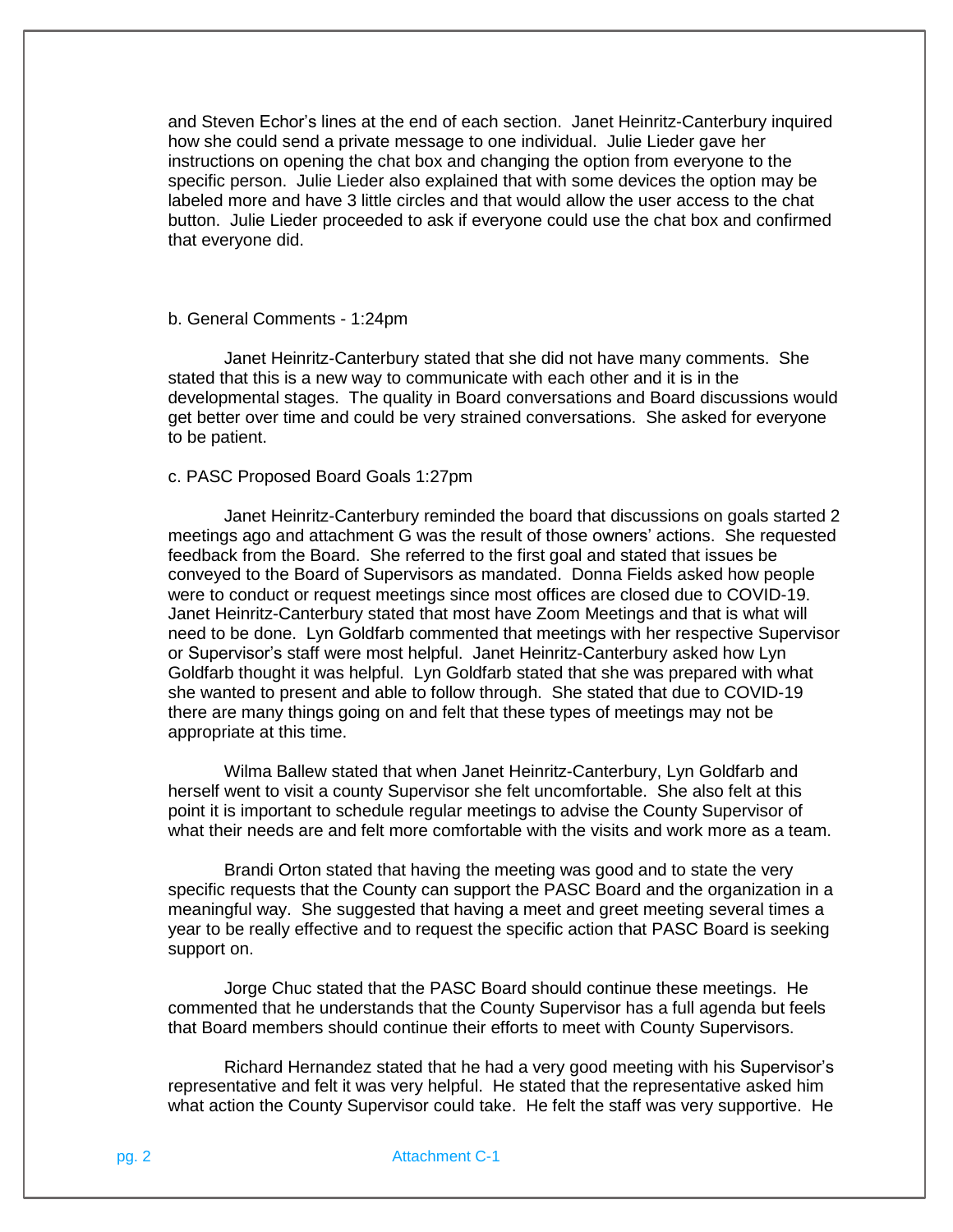went further to state that since the meetings are conducted through Zoom that Board members should get used to the platform.

Lilibeth Navarro stated that the meetings were conducted through Zoom. She stated that she has found it really effective because it creates room for the community to really be in touch with the County Supervisor. The key was to really articulate what the PASC Board wants the representatives to do.

Janet Heinritz-Canterbury asked for comments from Board members about the visits to DPSS.

Denny Chan stated that there was only one meeting and made a point that the Board owes DPSS a follow-up meeting. He commented that the Board would not be able to develop the relationship without more meetings.

Lilibeth Navarro stated that it was really important to make a statement to the county Supervisor about the real situation with COVID-19. The County representatives need to hear those stories.

Donna Fields emphasized the need to establish communication with DPSS. Janet Heinritz-Canterbury stated that Greg Thompson usually has meetings with the Deputies of Board Supervisors and would like to start planning Governing Board member meetings after Mr. Thompson's meetings are done.

Lyn Goldfarb also stated that the PASC Board should also be meeting with elected officials, either state senate or representative because these are state issues. Lyn Goldfarb asked for this to be the first goal or added to another goal.

Brandi Orton stated that with these meetings the Board should concentrate not on going wide but going deep. She explained that in her profession, she determines who the power players are and builds relationships with those people first. She then proceeds to build relationships with secondary people, if they can influence the person with power. She only pursues building those relationships with those people if she has enough time and capacity to be intentional with those relationships. She suggested to have instead of one meeting a year, to have 3 a year or every 4 months. A minimum of 2 but a maximum of 3. Only when there are specific goals, such as trying to change a regulation or trying to increase funding. She explained that with state issues the Board would concentrate on state assemblypersons or senators. She continued and made the point that a state consensus would have to be reached and would be outside of the Board's scope. She felt that it would be more meaningful relationships with our county supervisors rather than try to spread the Board thin for the sake of just building relationships. She explained that she only has relationships with 3 of the County Board of Supervisors because she doesn't have the time.

Janet Heinritz-Canterbury stated that Goal #1 was in line with their legal mandate to meet with county Supervisors but when state issues arise the Board should definitely arrange meetings with state representative.

Goal #2 - Janet Heinritz-Canterbury stated that the California IHSS Consumer Alliance (CICA) is co-sponsoring PASC activities. She explained that CICA represents advisory boards like PASC in 38-member counties. CICA has a state legislative agenda and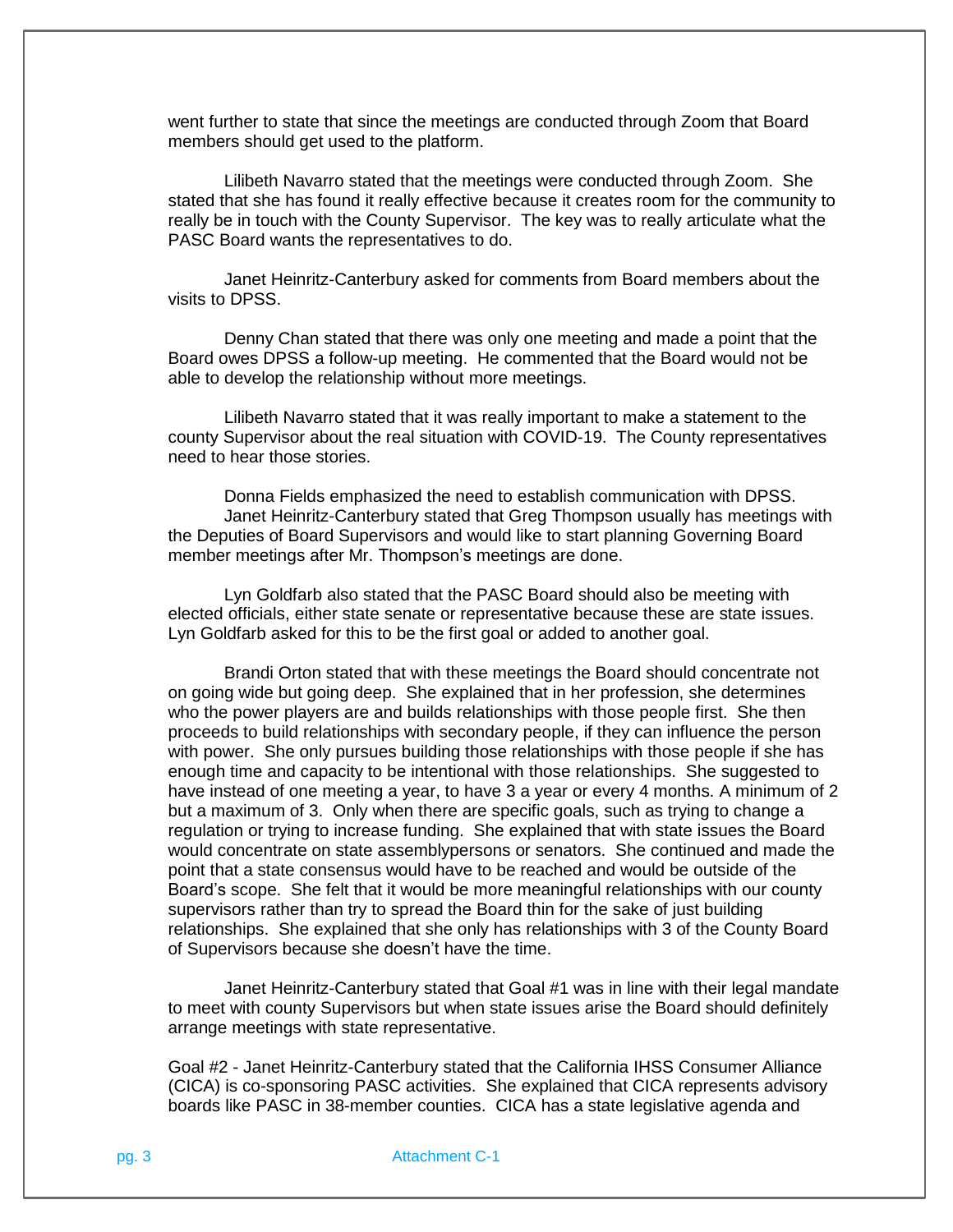federal legislative agenda. Janet Heinritz-Canterbury explained that joining together with CICA and Justice in Aging as PASC has done teletown halls with them. She explained that PASC has also had teletown halls with Harbage Consulting, now called Aurrera Health, and also with the Center for Health Care Rights.

Brandi Orton asked if the goal was to have more people informed so that more people can speak to issues. She asked what the name of the Tuesday group chat was called. Janet Heinritz-Canterbury asked Greg Thompson to please name the group. Greg Thompson stated that the group was called "We are Relevant" group. Brandi Orton mentioned the Kim Selfon from Bet Tzedek had asked how members could strategize around budget cuts as Denny Chan has demonstrated this is coming very quickly. Brandi Orton pointed out that Board Goal #2 and Board Goal #3 speak to this issue.

Janet Heinritz-Canterbury explained that the Tuesday Sessions are an opportunity for discussion. She went on to say that the Wednesday sessions are more information oriented. Brandi Orton stated that if Wednesday sessions are meant to be informational then building this base would require education. Janet Heinritz-Canterbury also explained that Goal #5 addressed PASC's education efforts to bring those education efforts towards that same goal of consumers that can advocate for themselves.

Denny Chan stated that Goal #2 does not seem like much of a stretch. He explained that it does not seem like it's is increasing the teletown halls. Janet Heinritz-Canterbury stated that it is different because CICA is there. She went on to further explain that PASC has never had a formal arrangement with CICA before. They are a statewide group and would bring more people to the table. She explained that she has invited a member or 2 before, Charlie Bean, CICA's Executive Director, but now there is an exchange where it is posted on CICA's website. Denny Chan asked if there were ways to improve the teletown hall in this goal and into the new partnership.

Steven Echor had a question regarding communication effectiveness with legislators and asked if the Board is asking or making pleas or if the mentality was to create more effective meetings or if PASC was trying to "grow some teeth" in the things the Board is asking for to present a way that gets more people's attention rather than approaching on bended knee. Janet Heinritz-Canterbury stated that it was the goal. Steven Echor stated that he had an experience in Sacramento working with the Hunger Action Network where they were told that they would like to help but... and once they invoke that "but", that is their disclaimer, unless you can hold their feet to the fire.

Goal #3 - Janet Heinritz-Canterbury stated that Goal #3 is more issue directed rather than skill directed. Working with these organizations on webinars would be important.

Goal #4 - Janet Heinritz-Canterbury stated that Goal #4 is merely to continue the monthly reporting on PASC's performance measures.

Goal #5 - Janet Heinritz-Canterbury stated that Goal #5 was getting to what Lyn Goldfarb was asking about and building that group of advocates. Lyn Goldfarb asked to comment on Goal #5 and adapt it slightly. Regarding printing consumer friendly materials with IHSS changes.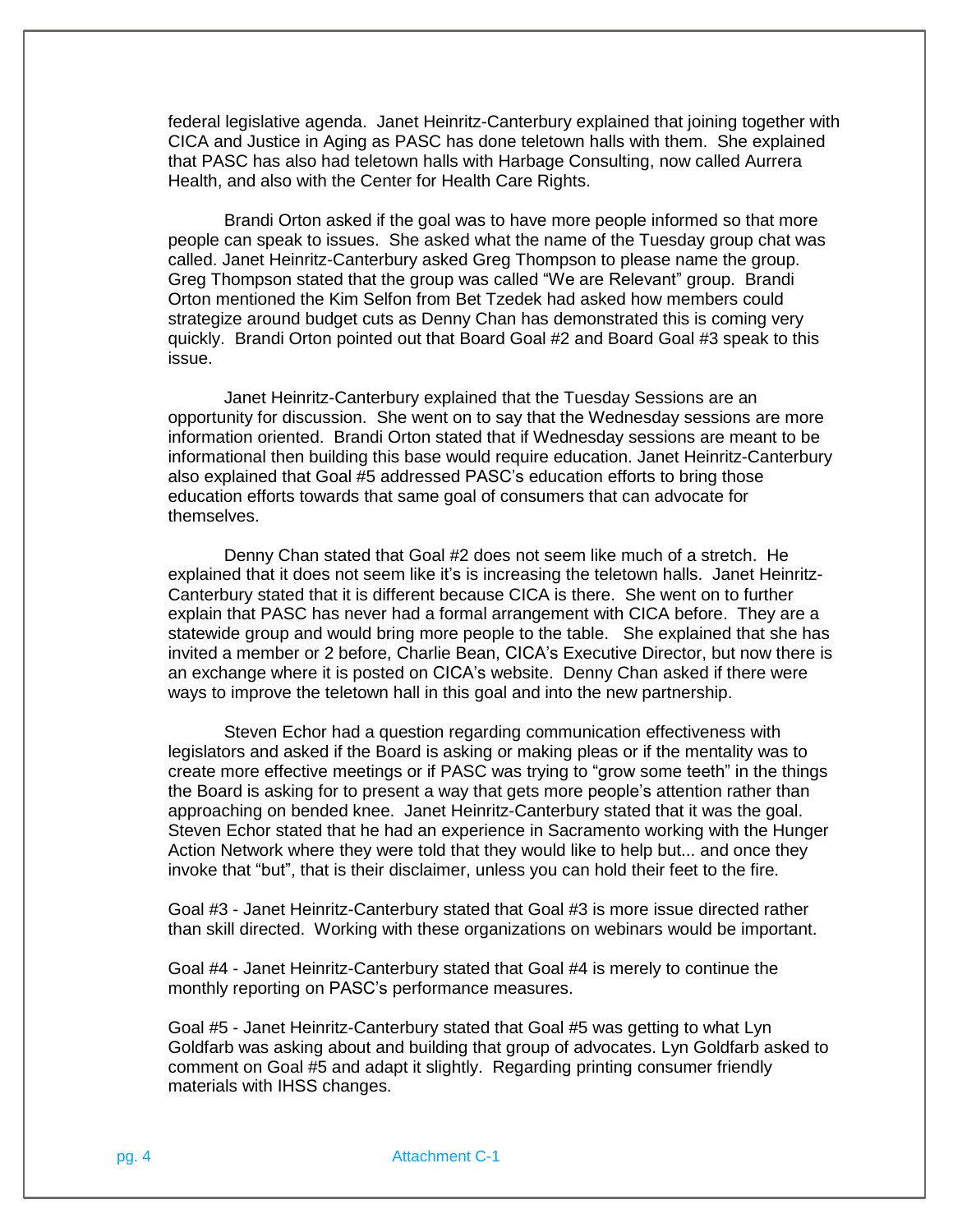## #7. PASC Rebranding Working Group Update 2:07pm

Lyn Goldfarb explained that the workgroup has met every week for 2 hours. She explained that there will be more meetings ahead as well. The committee members have done a great job. The committee is comprised of herself, and Janet Heinritz-Canterbury, Chris Otero, Andre Green, Richard Hernandez and Jorge Chuc. She went further to explain that it was demanding work. The group has provided input into the development of the logo and the mission statement and will continue with all of the brochures that are being developed as well as the website which lies ahead. They were long meetings due to rewriting and decisions on photographs and responding to design decisions. Choosing photos had been a challenge because of COVID-19, photographers cannot be sent out to take the photos that would be required. The committee chose stock photos. Lyn Goldfarb explained that it has been difficult to find the right representation, diversity that really state who we are and the location look like it is from Los Angeles. Lyn Goldfarb has stated that Julie Lieder has been great pulling this together and Lisa, the designer, had been wonderful at most of the meetings. She went on further to explain that it had made a difference to be able to speak with the designer directly and to have her hear what the committee's concerns were. The ability to give input and see it materialize on the screen has been valuable. She added that Layla Gonzalez and Rebeca Douglas have attended the last meeting. Janet Heinritz-Canterbury thanked all for the committee members as it has been quite a process. She said that these meetings done in person would be a process and doing them on Zoom is even more challenging. Janet Heinritz-Canterbury explained that Julie Lieder would be contacting both Steven Echor and Andre Green about using AIRA software to assist with PASC Rebranding meetings and PASC Board meetings. Lyn Goldfarb added that having that service enables all of the members to participate and that visual description allows Andre Green to really participate in the committee in making decisions on the brochures.

### #8 - Greg Thompson's Report - 2:13pm

1. Update on operations.

The office is still virtual. Successful in maintaining it. A date to reopen the office has not been set. He explained that Debi Hight and Traci Davis have kept track of state law and Pasadena law. Greg Thompson explained that Willis Oliver continues to go to the office daily to process the mail. He went on to explain that Rebeca Douglas and her team go to the first floor to work on Essential Protective Gear.

Greg Thompson explained that the state had developed a bill for long term care so that people in nursing facilities can come out of and still receive care due to COVID-19 and avoid people in nursing homes. He also explained that the program is similar to the money follows the person program. He explained that many advocates have mixed feelings on this proposal. PASC is currently following the bill.

Greg Thompson stated that the Board of Supervisors passed a motion to create a standalone department for seniors and adults with disabilities. It passed with 4 yes votes and Supervisor Barger abstained.

Greg Thompson stated that the county, through Supervisor Barger created a program to oversee Seniors and People with Disabilities. He explained that it would be a good idea to consolidate programs but funding would be an issue. He explained that Brandi Orton is also on top of this issue as well. PASC may want to have a position on this before the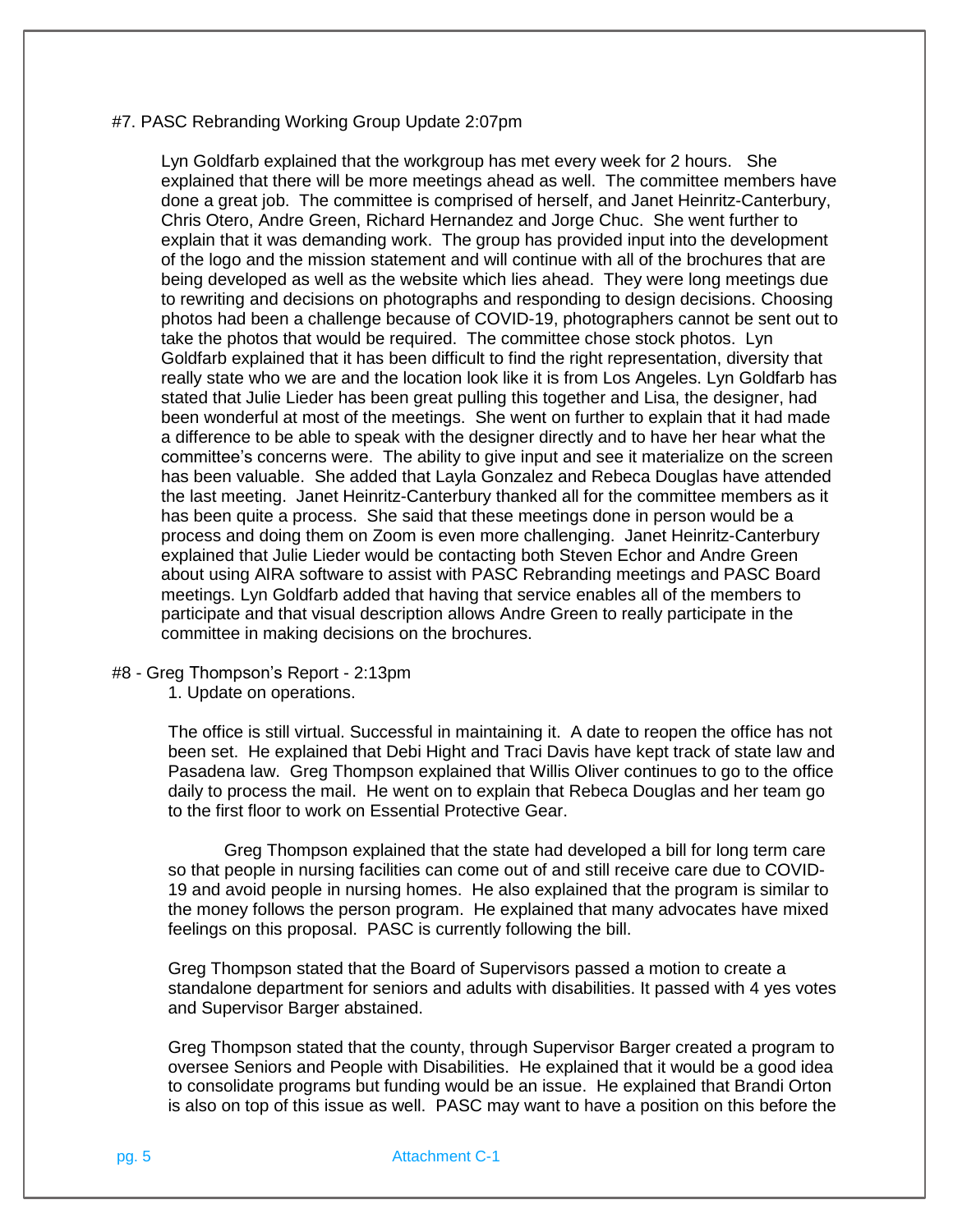Board begins talks with County representatives. He explained that the Board was given a report. Greg Thompson stated that although PASC was not mentioned but it did mention that DPSS along with IHSS would be folded into a bigger program. It would be assumed that PASC would follow. The CAO (County Administrative Officer) would need to discover how much it would cost and the report is due in 180 days.

Brandi Orton stated that because of the legal authorities there would be no threat to PASC. Greg Thompson agreed and reminded the Board that every county was mandated to have a pubic authority. Brandi Orton stated that it would be important to have these discussions with Supervisor. Lyn Goldfarb concurred with Brandi Orton's statement. She asked that a tutorial on PASC's role be given at the next meeting so that Board members are knowledgeable in what is to be discussed.

## 2. Registry Engagement Coordinators

Greg Thompson introduced Stephanie Spicola Manger with Registry Engagement Coordinators. Stephanie Spicola explained that the Registry Engagement Coordinators Department was created to be an extension to the Registry Department. The consumers that are experiencing difficulties with hiring a provider, training and firing consumers or the Independent Mode process. The coordinators would also be able to contact organizations in their SPA (Service Planning Area) that PASC may have lost contact with over the years or have not heard of PASC and reintroduce ourselves and begin to network. The department would also begin to develop focus groups and work more closely with the people who want to be more involved and as well as conducting home visits to develop methods of contact with the consumer. There are 3 methods of contact, directly, intermediate level and also with the county. The Registry Engagement has assisted consumers that have difficulty with the Independent provider mode. There are consumers that have received up to 10 lists of providers and have not hired a provider and then determine what is the obstacle. The department assisted those individuals that have requested additional assistance or have been referred by the registry. The REC's will develop an intervention plan. They will create 3-way calls and make the selection process smoother and less straining. Stephanie Spicola stated that the resources are also given to the consumers to assist with web links and phone numbers to different organizations in their community. Stephanie Spicola explained that she and 4 bachelor level social workers were hired and each coordinator was assigned to 2 SPA's to cover all 8 areas in the count. The department has successfully engaged with 112 consumers. Of the 112, 59 were confirmed to have a hired a consumer. On average, each REC contacted 36 providers daily on behalf of the consumers to set-up interviews and verify availability and confirm that the tasks the provider have indicated that they do is accurate to what they will do. The REC's have also made 86 connections with agencies.

Project Room Key is also another program the REC's have been involved in. Stephanie Spicola explained that this program has targeted at identifying people experiencing homelessness that were at a greater risk of contracting COVID-19. The individuals were housed in hotels or motels and if the person potentially qualified for IHSS, to assist the person in finding a provider. The REC's are also working with consumers that have signed up for the consumer corps to address their needs and visions for the community and their experiences. Stephanie Spicola pointed out the obstacles for hiring a provider on a chart that was distributed. She explained that since April the majority of consumers stated that availability and not showing up to interviews are the obstacles most stated.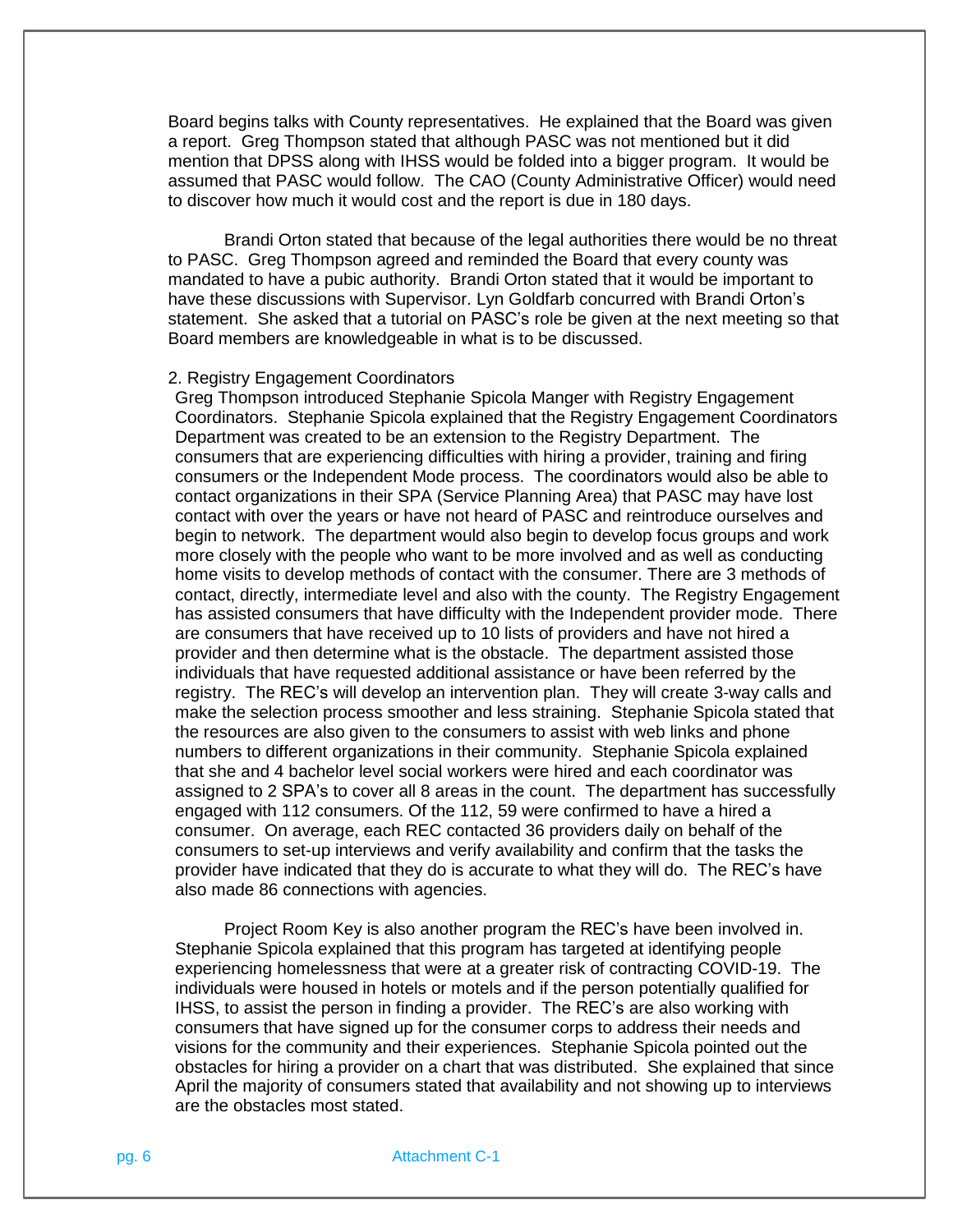Mr. Steven Echor asked if Stephanie Spicola could introduce herself. Mr. Andre Green explained that he has a person to refer to her. He requested she give him her phone number. Stephanie Spicola stated that she can be reached at (626) 737-7507. Ms. Lilibeth Navarro asked if the department has engaged to connect with 211 or 911 to the individuals that have been abandoned by their provider. Stephanie Spicola explained that the department has not worked specifically with 211. Greg Thompson explained that the county has planned to plug in APS into the new program being created.

## 3. Registry Department

Greg Thompson introduced Luis Bravo from the Registry Department to give a report. Luis Bravo stated that 12,600 calls were received. They were answered at 83%. At the beginning of the COVID-19 outbreak, the staff were getting accustomed to the phone application. Since then, it has become familiarized with the application and its uses. In July 2020, eight thousand inbound calls were answered. The contract currently stipulates that 75% of the calls be answered. The health plan has received 3200 calls at 85% well. Greg Thompson asked that Luis Bravo expand on the number of staff added. Luis Bravo stated that PASC has added 15 people prior to the pandemic. Many have been cross trained and instead of having 6 people to answer consumer calls, it has expanded to 19 people to address consumer issues. Greg Thompson asked Luis Bravo to develop people underneath him and has trained a registry manager and a health plan manager and has added 2 leads to the registry.

#### 4. Legislative Update

Greg Thompson gave the floor to Debi Hight, Executive Counsel. Debi Hight explained that the Senate proposed the HEALS Act to counter the legislative proposal of the HEROES Act. She stated that Congress is still in negotiations and nothing concrete has passed. She went on the explain that President Trump passed 4 executive orders addressing the federal unemployment benefit and 3 other issues. She explained that these orders come with issues of legality. Debi Hight explained that Nancy Pelosi has stated that the act will have \$150 million for states and local government. She pointed out that the HEALS act didn't have any funding for the states and local government, which would imply that all of the budget cuts would be back on the table in January. Debi Hight asked the Board to please let her know if there are any requests on a specific bill, so that she may be helpful. Janet Heinritz-Canterbury explained that CICA is tracking legislation on making the Brown Act changes permanent and will inform her of those changes.

5. Greg Thompson acknowledged Julie Lieder's hard efforts on working on the servers and the equipment. Julie Lieder explained that efforts to the rebranding of PASC was halfway done. The logo was done. She went on to explain that the electronic equipment has been housed on one server and the phone system on another. She will continue to proceed with the project over the next 4 or 5 weeks. The process includes a switch from a hardware-based network to a software-based network. Julie Lieder explained that some people have been removed from the phone app and sent home with the desk phones. She mentioned the installment of security software. Greg Thompson acknowledged her efforts to coordinate with AT&T to assist employees with Wi-Fi as well as supply them with equipment needed to continue their work at home.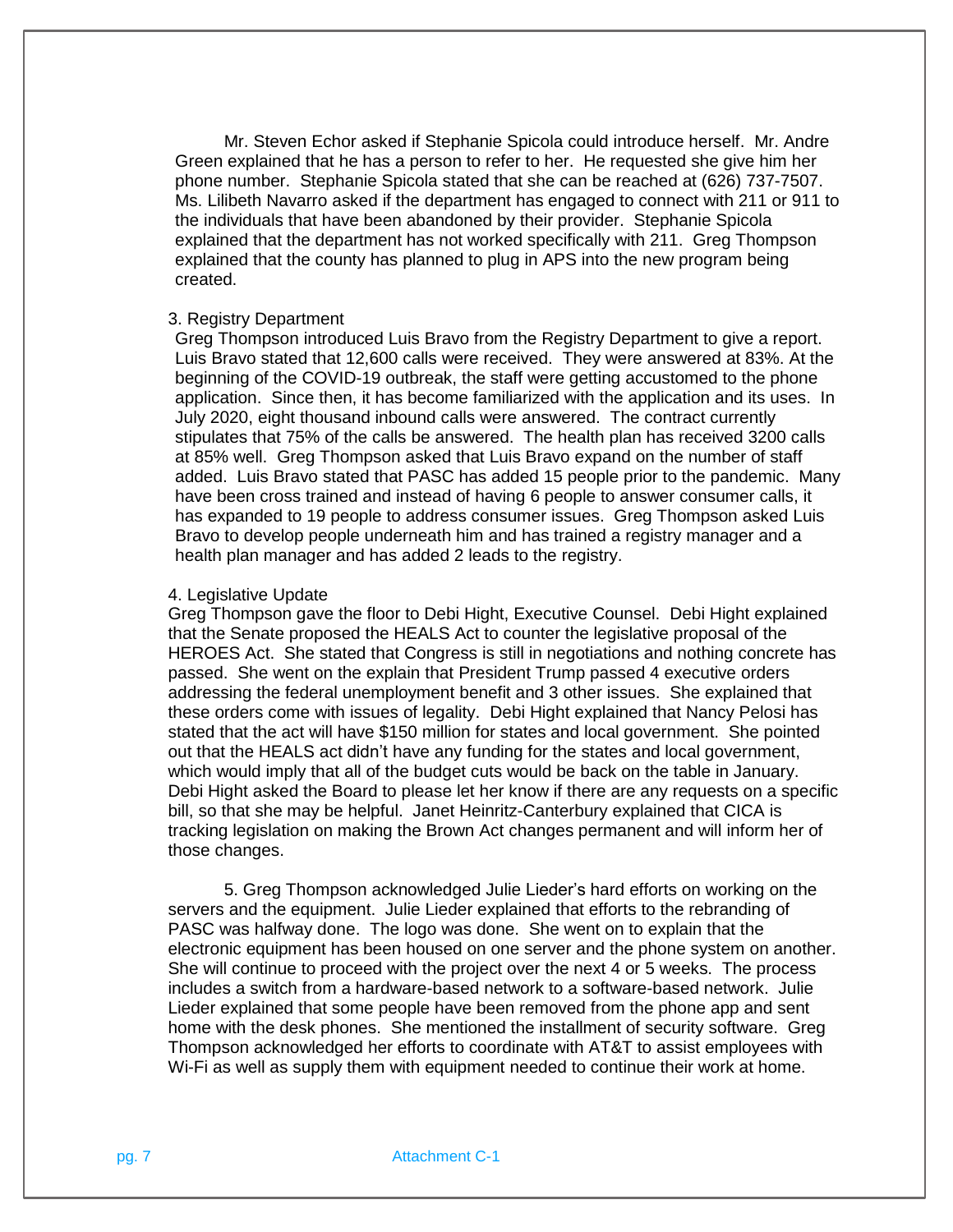# #9 - DPSS Report 3:04pm

Sonia Miramontes gave the following update:

| <b>TOPIC</b>                                         | <b>UPDATE</b>                                                                                                                                                                     |
|------------------------------------------------------|-----------------------------------------------------------------------------------------------------------------------------------------------------------------------------------|
| <b>IHSS</b>                                          | All DPSS offices continue to be closed to the public.                                                                                                                             |
|                                                      | The IHSS Helpline is available for recipients and providers to call<br>M-F from 8am - 5pm, 1-888-822-9622.                                                                        |
| <b>IHSS Stats</b>                                    | IHSS Caseload as of July 31, 2020:<br>$\bullet$                                                                                                                                   |
|                                                      | Consumers - Not available<br>➤<br>❖ Severely Impaired: Not available<br>Providers – 186,831 (increase of 1,232)<br>➤                                                              |
| <b>Electronic Visit</b><br><b>Verification (EVV)</b> | LA County EVV adoption rate as of July 6, 2020:<br>99.73%<br>$\bullet$                                                                                                            |
| <b>On-Line Provider</b><br><b>Orientations</b>       | DPSS launched its Provider On-Line Orientation (POLO) on April 15,<br>2020.                                                                                                       |
|                                                      | As of August 7, 2020, the number of applicant providers<br>registered: 24,866*<br>As of August 7, 2020, the number of prospective providers who<br>have watched the video: 18,866 |
|                                                      | *The number of prospective providers includes duplicates.                                                                                                                         |
|                                                      | We have received positive feedback from providers enrolling on-line.<br>The on-line provider orientation video is available in all county<br>threshold languages:                 |
|                                                      | English, Spanish, Korean, Vietnamese, Armenian,<br>Farsi, Chinese (Mandarin), Chinese (Cantonese),<br>Cambodian, Russian and Tagalog.                                             |
| <b>IHSS Helpline Data</b>                            | IHSS Helpline call data for July 2020:                                                                                                                                            |
|                                                      | Number of calls received: 152,791, Average wait time 16:43<br>minutes<br>Recipient wait time: 13:06, these calls are handled by Social<br>Workers<br>❖ General inquiries          |
|                                                      | ❖ Forms<br>❖ Add/Change provider<br>❖ Case changes<br>❖ Message for SW                                                                                                            |

pg. 8 Attachment C-1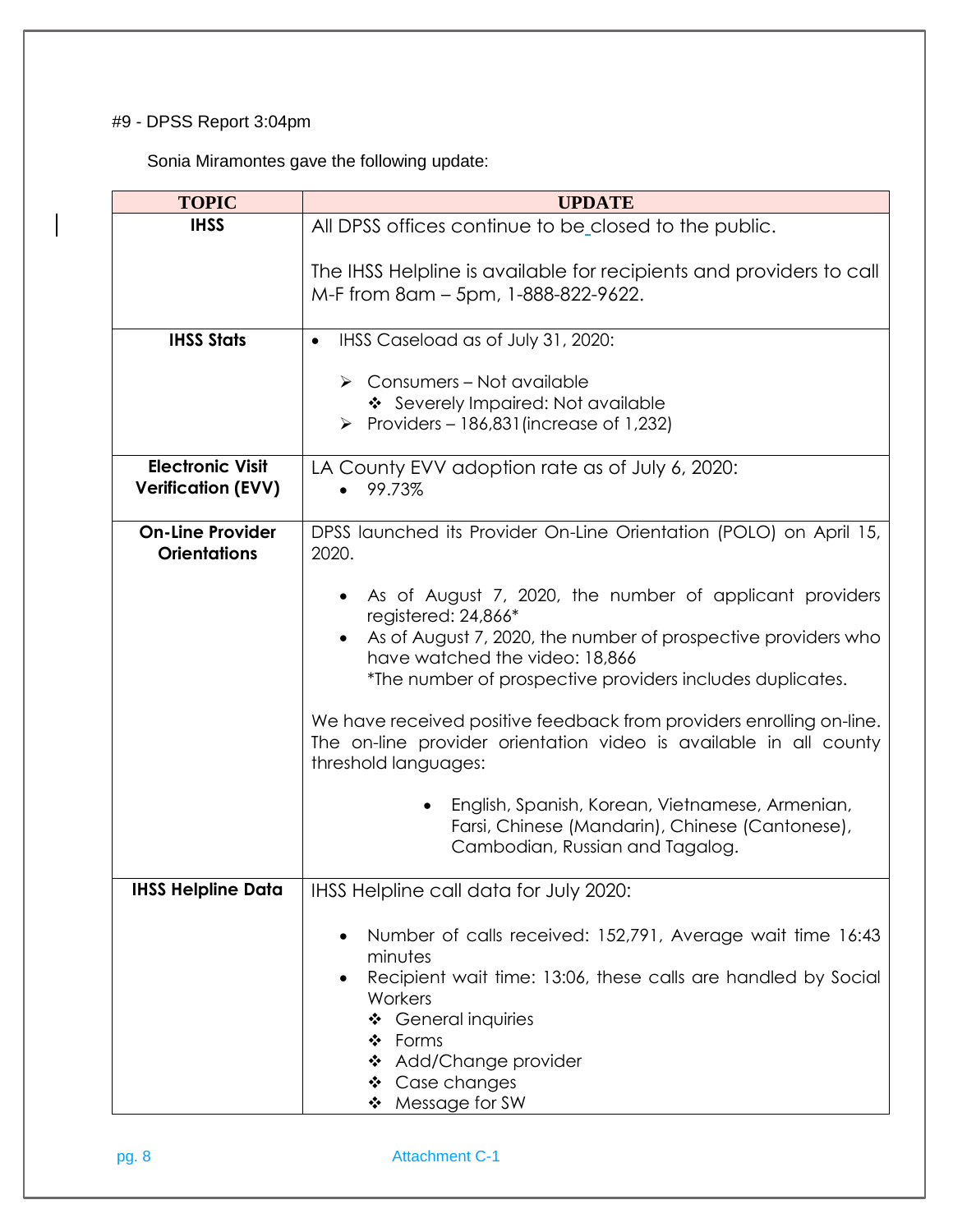Sonia Miramontes explained that offices were still closed to the public. She explained that the helpline is still available to assist consumers and presenters with their needs Monday through Friday from 9:00am - 5:00pm. Sonia Miramontes explained that staff have been having issues with data downloads and does not have the data for the number of approved consumers. However, she did report 186,831 providers were approved in the IHSS program and that was an increase of 1200 from last month. The Electronic Visit Verification adoption rate is 99.73%. She went on to explain that they are still doing online orientations which launched on April 15th. As of August 7th, the number of applicants that have called to providers is 24,866. This number does include duplicate providers that I.T. is attempting to sort through. She stated that the number of providers that have watched the online orientation is 18,866. She explained that positive feedback was received concerning the online video and it is available in English, Spanish, Korean, Vietnamese, Armenian, Farsi, Chinese Mandarin, Cantonese, Cambodian and Russian.

Sonia Miramontes stated that in July, the number of calls received on the helpline was 152,791. She stated that the average wait time was 16 minutes and 43 seconds. The average wait time for consumers was 13 minutes and 6 seconds which is handled by social workers. The provider wait time was 17 minutes and 46 seconds, which are handled by senior clerks.

Janet Heinritz-Canterbury asked what the duration time of the consumer calls and providers calls were. Sonia Miramontes stated that she didn't have the data on hand but would send it to Willis to distribute the information. Jorge Chuc thanked Sonia Miramontes for assisting a provider so he could receive his timesheets. Lyn Goldfarb asked if there were any differences in the content of the call since COVID-19. Sonia Miramontes stated that there have been no significant changes to the needs of requests. Denny Chen asked if there was protocol in place for people that have tested positive for COVID-19 but do not require hospitalization and their provider is no longer needed to ensure their needs for home and community-based services are continued. Sonia Miramontes stated that the consumer must have a provider but it is up to the provider to continue and those cases are followed up by the Dept. of Health. Denny Chen followed up with a request for a contact to inquire further. Sonia Miramontes stated she would get him that information. Janet Heinritz Canterbury asked if the helpline received calls on issues related to COVID-19. She went on to inquire if DPSS kept a record of those calls. Sonia Miramontes explained that this type of inquiry would require a manual tracking and it would be difficult for staff to gather that. Janet Heinritz Canterbury asked if there was a sense of urgency from people that call in. Sherri Cheatham clarified that the initial thought was that DPSS would receive many calls from consumers. She went on to explain that there has not been a significant amount of calls coming in, out of fear. Sherri Cheatham explained that she has been working with Greg Thompson regarding the emergency back-up providers and there have not been any significant request. Janet Heinritz Canterbury asked if there has been any significant request. Janet Heinritz Canterbury and be provider enrollments due to COVID-19. Sherri Cheatham explained that there has been a steady stream of people wanting to be providers. She went on to explain that there are no clear numbers that show if family has been chosen over non-family providers. She went on to explain that is believed that family are not being paid to do the work. Donna Fields asked how does the number of providers joined balanced with the number of providers that were hired. Sherri Cheatham stated that it is not being tracked. Once